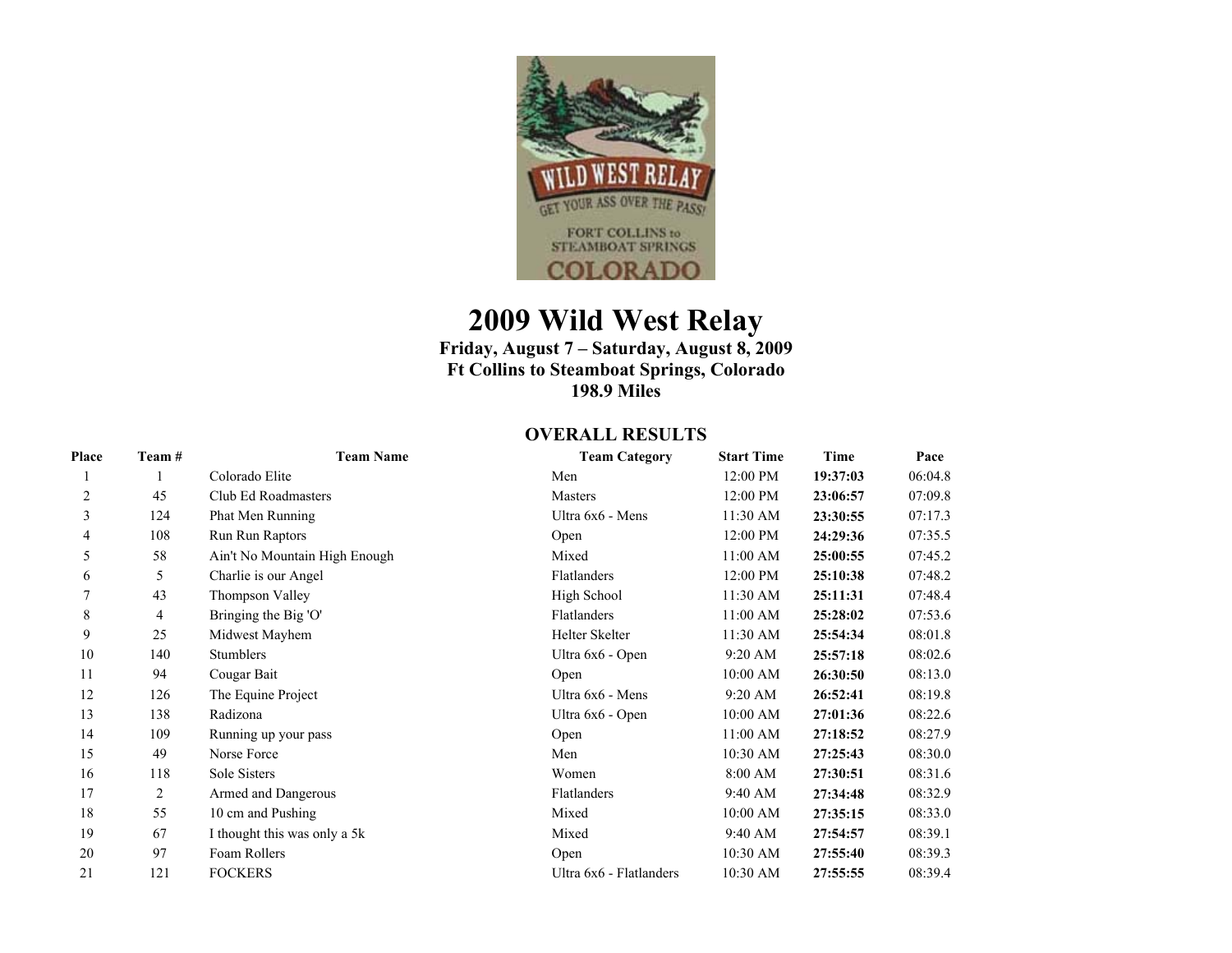| $22\,$ | 64    | <b>GOT OXYGEN?</b>                                 | Mixed             | 9:40 AM            | 27:59:11 | 08:40.4 |
|--------|-------|----------------------------------------------------|-------------------|--------------------|----------|---------|
| 23     | 37    | The Longer We Go The Harder It Gets                | Helter Skelter    | 10:00 AM           | 28:04:45 | 08:42.1 |
| 24     | 44    | We Couldn't Decide on a Name so it Ended up a SHAM | High School       | 9:00 AM            | 28:09:38 | 08:43.6 |
| 25     | $8\,$ | Altitude Attitude                                  | Helter Skelter    | 8:40 AM            | 28:10:04 | 08:43.8 |
| 26     | 93    | Colorado Army National Guard                       | Open              | 10:00 AM           | 28:13:15 | 08:44.8 |
| $27\,$ | 119   | <b>Travelling Circus</b>                           | Women             | 8:40 AM            | 28:17:03 | 08:45.9 |
| 28     | 123   | Colorado Physical Therapy Specialists              | Ultra 6x6 - Mens  | 7:40 AM            | 28:17:15 | 08:46.0 |
| 29     | 36    | The Joneses                                        | Helter Skelter    | 9:40 AM            | 28:23:15 | 08:47.9 |
| 30     | 125   | Taking It To Steamboat                             | Ultra 6x6 - Mens  | 10:30 AM           | 28:29:07 | 08:49.7 |
| 31     | 115   | Girls Heart Rockets                                | Women             | 9:20 AM            | 28:34:12 | 08:51.3 |
| 32     | 66    | Half Fast                                          | Mixed             | 8:40 AM            | 28:35:50 | 08:51.8 |
| 33     | 107   | Queso Caliente                                     | Open              | 8:00 AM            | 28:39:03 | 08:52.8 |
| 34     | 127   | The Judge and Five Clowns                          | Ultra 6x6 - Mens  | 8:00 AM            | 28:44:45 | 08:54.5 |
| 35     | 75    | Road Crack                                         | Mixed             | 6:40 AM            | 28:46:37 | 08:55.1 |
| 36     | 100   | Here For the Beer                                  | Open              | 9:20 AM            | 28:48:04 | 08:55.6 |
| 37     | 51    | Rubber Chickens                                    | Men               | 9:20 AM            | 28:50:10 | 08:56.2 |
| 38     | 131   | modMarket                                          | Ultra 6x6 - Mixed | 10:30 AM           | 28:51:13 | 08:56.5 |
| 39     | 72    | Pass Kickers                                       | Mixed             | $6:20$ AM          | 28:53:28 | 08:57.2 |
| 40     | 48    | HP Hypoxic Phreaks                                 | Men               | 10:30 AM           | 28:53:29 | 08:57.2 |
| 41     | 38    | Them Rockies Ain't So Huge                         | Helter Skelter    | 8:40 AM            | 28:55:34 | 08:57.9 |
| 42     | 96    | <b>Evergreen Pirates</b>                           | Open              | 9:00 AM            | 29:01:13 | 08:59.6 |
| 43     | 40    | Evergreen Cougars Blue                             | High School       | 9:00 AM            | 29:04:31 | 09:00.7 |
| 44     | 41    | Evergreen Cougars Gold                             | High School       | 9:00 AM            | 29:04:32 | 09:00.7 |
| 45     | 35    | That's What She Said 2                             | Helter Skelter    | 9:20 AM            | 29:07:33 | 09:01.6 |
| 46     | 110   | Team Weld Sheriff                                  | Open              | 9:20 AM            | 29:16:09 | 09:04.3 |
| 47     | 50    | Riverside Global Trotters                          | Open              | 9:40 AM            | 29:18:54 | 09:05.1 |
| 48     | 33    | St. John Pray for Us                               | Helter Skelter    | 9:20 AM            | 29:19:32 | 09:05.3 |
| 49     | 42    | Gunnison High School                               | High School       | 9:40 AM            | 29:22:54 | 09:06.4 |
| 50     | 77    | Run5280                                            | Mixed             | 8:00 AM            | 29:26:02 | 09:07.3 |
| 51     | 16    | EY Running on GAAS                                 | Helter Skelter    | 10:00 AM           | 29:26:36 | 09:07.5 |
| 52     | 133   | Sole Train                                         | Ultra 6x6 - Mixed | 7:40 AM            | 29:27:53 | 09:07.9 |
| 53     | 74    | <b>Rio Tinto Minerals</b>                          | Mixed             | 9:40 AM            | 29:28:05 | 09:08.0 |
| 54     | 117   | Quick Chicks                                       | Women             | 9:40 AM            | 29:35:41 | 09:10.3 |
| 55     | 132   | Scrunchnbutt                                       | Ultra 6x6 - Mixed | 9:00 AM            | 29:35:48 | 09:10.4 |
| 56     | 103   | Monkey Love                                        | Open              | 7:20 AM            | 29:35:55 | 09:10.4 |
| 57     | 102   | Kit Carson Cruisers                                | Open              | 8:20 AM            | 29:37:27 | 09:10.9 |
| 58     | 128   | The Most Interesting Men in Denver                 | Ultra 6x6 - Mens  | 7:20 AM            | 29:40:40 | 09:11.9 |
| 59     | 84    | Summit Up                                          | Mixed             | 5:20 AM            | 29:50:29 | 09:14.9 |
| 60     | 47    | Dirty Dozen                                        | Men               | 8:20 AM            | 29:54:13 | 09:16.1 |
| 61     | 129   | 6 Pairs                                            | Ultra 6x6 - Mixed | 6:20 AM            | 30:03:07 | 09:18.8 |
| 62     | 116   | It's Ladies Night                                  | Women             | $8:00~\mathrm{AM}$ | 30:14:33 | 09:22.4 |
| 63     | 65    | <b>Greatful Treaders</b>                           | Mixed             | $7:00~\mathrm{AM}$ | 30:16:51 | 09:23.1 |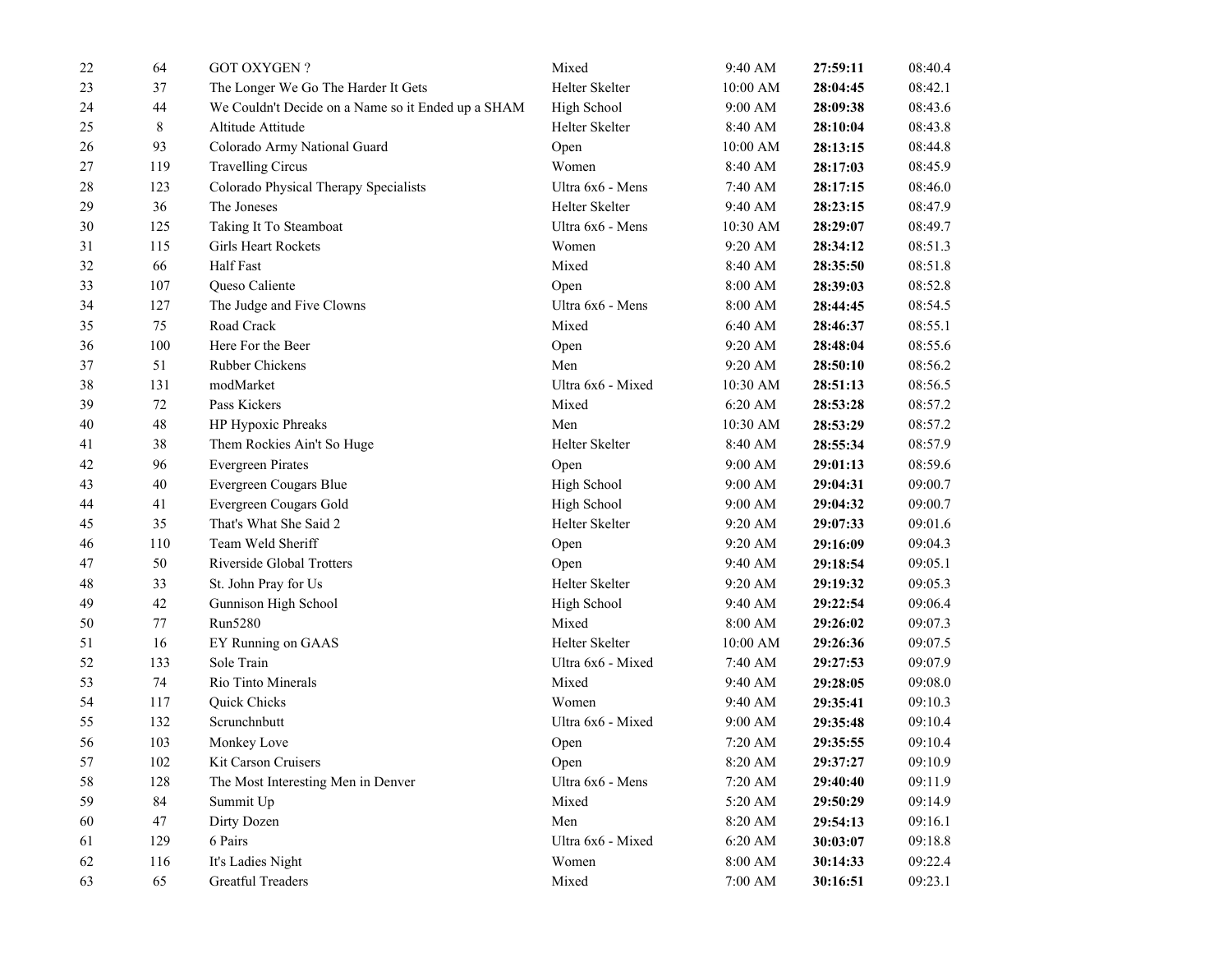| 64       | 91               | Bear Bait                                | Open              | 8:20 AM            | 30:18:27 | 09:23.6 |
|----------|------------------|------------------------------------------|-------------------|--------------------|----------|---------|
| 65       | 76               | Run Hard. Rest Hard. Repeat!             | Mixed             | 7:40 AM            | 30:20:08 | 09:24.1 |
| 66       | 111              | <b>USAF Aggressors</b>                   | Open              | 8:00 AM            | 30:21:29 | 09:24.5 |
| 67       | 95               | Drug Runners                             | Open              | 8:00 AM            | 30:28:27 | 09:26.7 |
| 68       | 137              | <b>Bless Our Soles</b>                   | Ultra 6x6 - Open  | 8:20 AM            | 30:28:52 | 09:26.8 |
| 69       | 98               | Fort Collins Rooster Miners              | Open              | 9:00 AM            | 30:34:05 | 09:28.4 |
| 70       | 86               | Team Two                                 | Mixed             | 9:00 AM            | 30:34:21 | 09:28.5 |
| 71       | 10               | <b>Built for Comfort</b>                 | Helter Skelter    | 8:40 AM            | 30:34:29 | 09:28.5 |
| $72\,$   | 80               | Shut It Down                             | Mixed             | 8:40 AM            | 30:46:28 | 09:32.3 |
| 73       | 82               | <b>SRG</b> Inspired                      | Mixed             | 5:20 AM            | 30:50:42 | 09:33.6 |
| 74       | 79               | Sea Level is for Sissies                 | Mixed             | 6:00 AM            | 30:58:32 | 09:36.0 |
| 75       | 13               | Cork Soakers                             | Helter Skelter    | 8:20 AM            | 31:01:27 | 09:36.9 |
| 76       | 99               | Got Sole?                                | Open              | 7:40 AM            | 31:02:33 | 09:37.2 |
| $77 \,$  | 142              | That's What She Said                     | Ultra 6x6 - Open  | 8:20 AM            | 31:02:40 | 09:37.3 |
| $78\,$   | 134              | Team B.O.R.E.D.                          | Ultra 6x6 - Mixed | 7:20 AM            | 31:09:38 | 09:39.4 |
| 79       | 28               | <b>Rescue Runners</b>                    | Helter Skelter    | $7:20~\mathrm{AM}$ | 31:12:54 | 09:40.4 |
| 80       | 24               | HumpalOtt and the Junior State Champions | Helter Skelter    | 8:00 AM            | 31:16:25 | 09:41.5 |
| 81       | 70               | On a Wing and a Prayer                   | Mixed             | 6:20 AM            | 31:18:35 | 09:42.2 |
| 82       | 29               | Run Amok                                 | Helter Skelter    | 7:40 AM            | 31:19:20 | 09:42.4 |
| 83       | 106              | Motorboat                                | Open              | 5:20 AM            | 31:21:08 | 09:43.0 |
| 84       | 18               | Flying Waffles                           | Helter Skelter    | 5:40 AM            | 31:24:02 | 09:43.9 |
| 85       | 39               | <b>Berthoud Freedom Runners</b>          | High School       | 7:00 AM            | 31:27:10 | 09:44.9 |
| 86       | 87               | The Wayward Winers                       | Mixed             | 8:40 AM            | 31:28:46 | 09:45.4 |
| $\bf 87$ | 92               | <b>COLA Crew</b>                         | Open              | 7:40 AM            | 31:32:41 | 09:46.6 |
| 88       | $\boldsymbol{7}$ | 2 Dicks and 10 Chicks                    | Helter Skelter    | 7:40 AM            | 31:34:02 | 09:47.0 |
| 89       | 139              | Science                                  | Ultra 6x6 - Open  | 5:40 AM            | 31:36:14 | 09:47.7 |
| 90       | 19               | Forrest Chumps                           | Helter Skelter    | 5:40 AM            | 31:36:24 | 09:47.7 |
| 91       | 57               | A Tension Deficit                        | Open              | 8:40 AM            | 31:40:38 | 09:49.0 |
| 92       | 12               | Canardlies                               | Helter Skelter    | 6:00 AM            | 31:40:47 | 09:49.1 |
| 93       | 31               | Running Out of Ideas                     | Helter Skelter    | 6:40 AM            | 31:41:56 | 09:49.4 |
| 94       | 114              | <b>Dirty Skirts</b>                      | Women             | 8:20 AM            | 31:42:33 | 09:49.6 |
| 95       | 101              | Kiss My Pass                             | Open              | 6:00 AM            | 31:43:52 | 09:50.0 |
| 96       | 26               | N <sub>2</sub> O <sub>2</sub> Debt       | Helter Skelter    | 7:00 AM            | 31:44:42 | 09:50.3 |
| 97       | 83               | Stormin' Mormons                         | Mixed             | 8:20 AM            | 31:50:31 | 09:52.1 |
| 98       | 60               | Dangerous Dozen                          | Mixed             | 7:40 AM            | 31:51:50 | 09:52.5 |
| 99       | 141              | Team GT                                  | Ultra 6x6 - Open  | 7:00 AM            | 31:52:10 | 09:52.6 |
| 100      | 68               | Just Passin Thru                         | Mixed             | 6:40 AM            | 31:53:17 | 09:53.0 |
| 101      | $78\,$           | Running on Empty                         | Mixed             | 7:20 AM            | 32:00:51 | 09:55.3 |
| 102      | 89               | Wii Not Fit                              | Mixed             | 7:00 AM            | 32:02:26 | 09:55.8 |
| 103      | 136              | Will Run for Beer                        | Ultra 6x6 - Mixed | 7:00 AM            | 32:05:07 | 09:56.6 |
| 104      | 73               | Philip's Phools                          | Mixed             | $7:00~\mathrm{AM}$ | 32:07:27 | 09:57.4 |
| 105      | 17               | Fleet Flock Super Sheep                  | Helter Skelter    | 7:20 AM            | 32:12:38 | 09:59.0 |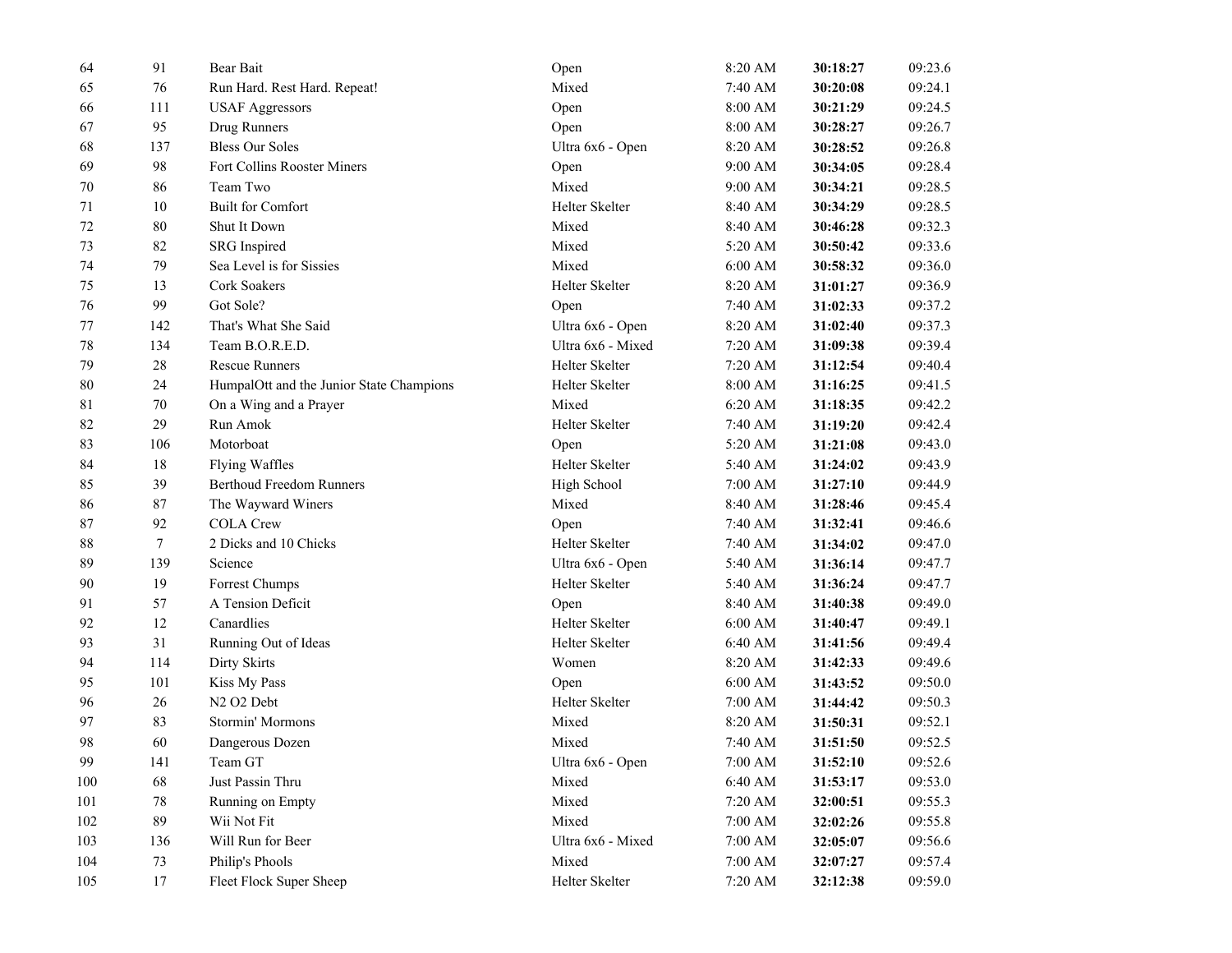| 106 | 113          | <b>Betty Crocker Rockers</b>    | Women                      | 6:20 AM            | 32:14:38 | 09:59.6 |
|-----|--------------|---------------------------------|----------------------------|--------------------|----------|---------|
| 107 | 46           | It's Only A Flesh Wound         | <b>Masters</b>             | 6:40 AM            | 32:24:13 | 10:02.5 |
| 108 | 56           | 24 Sore Feet and 12 Smiles      | Mixed                      | 6:40 AM            | 32:24:44 | 10:02.7 |
| 109 | 54           | The Pipelayers                  | Men                        | 6:20 AM            | 32:25:30 | 10:02.9 |
| 110 | 130          | Cobra Kai                       | Ultra 6x6 - Mixed          | 6:00 AM            | 32:32:42 | 10:05.2 |
| 111 | $\mathbf{9}$ | <b>Big Apple Dumpling Gang</b>  | <b>Helter Skelter</b>      | 6:40 AM            | 32:35:34 | 10:06.1 |
| 112 | 62           | Drinkers with a Running Problem | Mixed                      | 5:20 AM            | 32:38:45 | 10:07.1 |
| 113 | 27           | PassHoppers                     | Helter Skelter             | 7:20 AM            | 32:41:54 | 10:08.0 |
| 114 | 20           | Gaspin' for Air                 | Helter Skelter             | 6:40 AM            | 32:42:18 | 10:08.2 |
| 115 | 34           | Team Dewar's or Die             | Helter Skelter             | 5:40 AM            | 32:49:02 | 10:10.2 |
| 116 | 11           | Can You Beer Me Now?            | Helter Skelter             | $6:00$ AM          | 32:53:45 | 10:11.7 |
| 117 | 90           | Worn Soles                      | Mixed                      | 6:20 AM            | 32:55:09 | 10:12.1 |
| 118 | 14           | <b>Cubicle Slaves</b>           | <b>Helter Skelter</b>      | 5:20 AM            | 33:07:01 | 10:15.8 |
| 119 | 3            | Back Off Man - I'm a Scientist  | Flatlanders                | $6:00$ AM          | 33:10:55 | 10:17.0 |
| 120 | 22           | HoodFellas                      | <b>Helter Skelter</b>      | 5:00 AM            | 33:14:25 | 10:18.1 |
| 121 | 61           | Deloitte International          | Mixed                      | 5:00 AM            | 33:15:19 | 10:18.4 |
| 122 | 71           | Pain in the Pass                | Mixed                      | 5:00 AM            | 33:15:34 | 10:18.5 |
| 123 | 23           | Hot AssPhalt Road Killaz        | Helter Skelter             | 6:40 AM            | 33:20:56 | 10:20.1 |
| 124 | 88           | Whistle Pigs                    | Mixed                      | 5:20 AM            | 33:21:52 | 10:20.4 |
| 125 | 105          | Motley Crew                     | Open                       | $6:20$ AM          | 33:31:03 | 10:23.3 |
| 126 | 30           | Runner's High or Just Drunk     | Helter Skelter             | $5:20~\mathrm{AM}$ | 33:31:21 | 10:23.4 |
| 127 | 52           | Runnin Eagles, TFOSTF           | Men                        | 5:40 AM            | 33:35:03 | 10:24.5 |
| 128 | 59           | Car Ramrod                      | Mixed                      | 5:00 AM            | 33:40:50 | 10:26.3 |
| 129 | 104          | More Monkey Love                | Open                       | 7:20 AM            | 33:43:13 | 10:27.0 |
| 130 | 15           | <b>EOG</b> Resources            | Helter Skelter             | 5:20 AM            | 33:45:40 | 10:27.8 |
| 131 | 32           | Running Wild                    | Helter Skelter             | 5:40 AM            | 33:47:26 | 10:28.3 |
| 132 | 81           | Sofa King                       | Mixed                      | $6:00$ AM          | 33:48:58 | 10:28.8 |
| 133 | 85           | Team Cowboy Endurance           | Mixed                      | $5:20~\mathrm{AM}$ | 33:51:07 | 10:29.5 |
| 134 | 21           | GraLivGooHub Family Motrin      | <b>Helter Skelter</b>      | 6:00 AM            | 33:59:22 | 10:32.0 |
| 135 | 112          | We Race the Reaper              | Open                       | 5:40 AM            | 34:00:34 | 10:32.4 |
| 136 | 63           | Fast Women & Bad Boys           | Mixed                      | 5:00 AM            | 34:33:11 | 10:42.5 |
| 137 | 69           | NF Endurance Team               | Mixed                      | $5:00$ AM          | 34:46:30 | 10:46.6 |
| 138 | 122          | It Is What It Is                | Ultra 6x6 - Helter Skelter | 5:00 AM            | 34:52:13 | 10:48.4 |

## **RESULTS BY CATEGORY**

| Place | Overall | l`eam # | <b>Team Name</b>               | <b>Team Category</b> | <b>Start Time</b> | Time     | Pace    |
|-------|---------|---------|--------------------------------|----------------------|-------------------|----------|---------|
|       |         |         | Charlie is our Angel           | <b>Flatlanders</b>   | 12:00 PM          | 25:10:38 | 07:48.2 |
| ∼     |         |         | Bringing the Big 'O'           | <b>Flatlanders</b>   | 11:00 AM          | 25:28:02 | 07:53.6 |
|       |         |         | Armed and Dangerous            | Flatlanders          | 9:40 AM           | 27:34:48 | 08:32.9 |
|       | .19     |         | Back Off Man - I'm a Scientist | Flatlanders          | 6:00 AM           | 33:10:55 | 10:17.0 |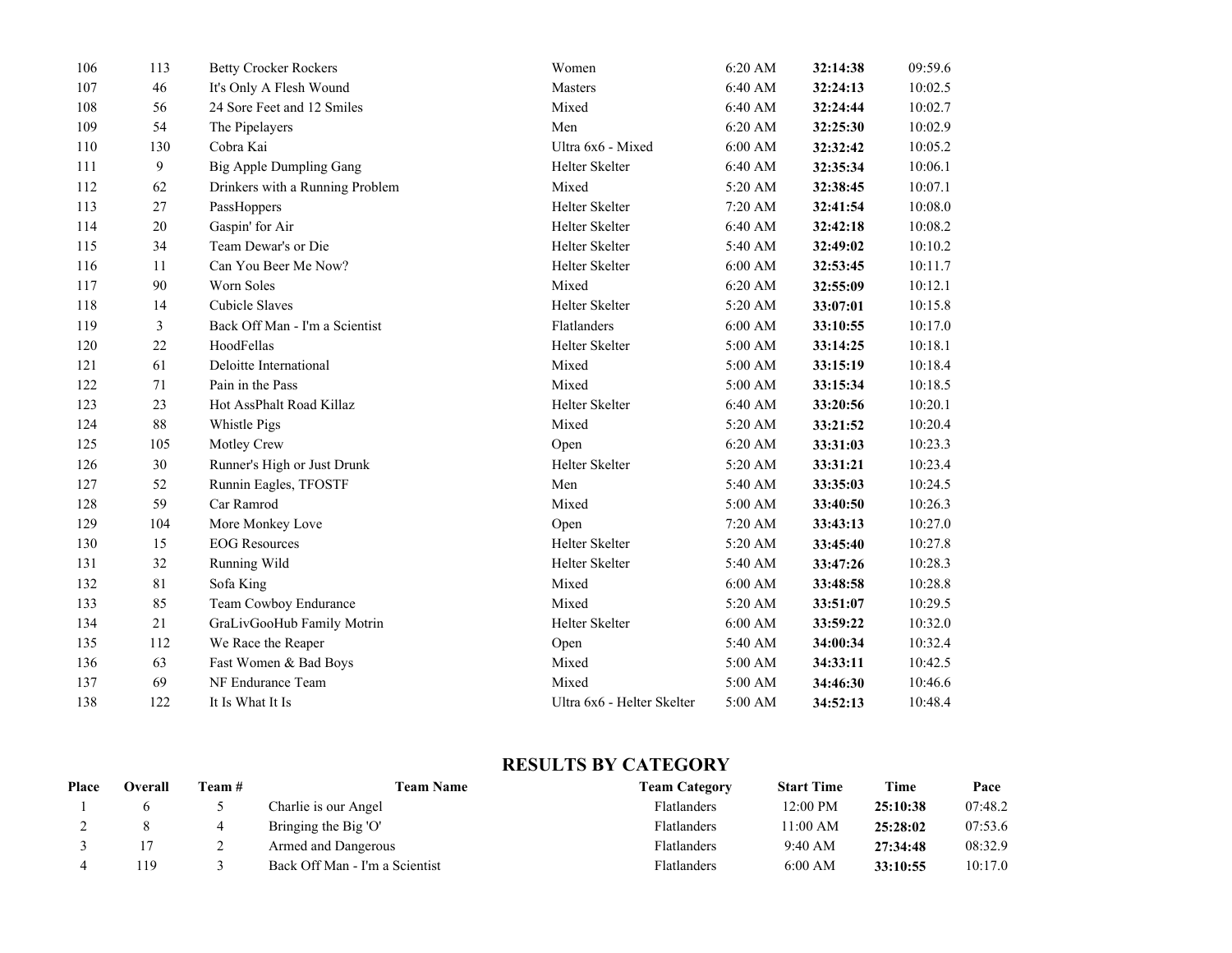| $\overline{c}$ | 107            | 46          | It's Only A Flesh Wound                                                      | Masters                    | 6:40 AM            | 32:24:13             | 10:02.5            |
|----------------|----------------|-------------|------------------------------------------------------------------------------|----------------------------|--------------------|----------------------|--------------------|
| $\mathbf{1}$   | $\overline{c}$ | $45\,$      | Club Ed Roadmasters                                                          | Masters                    | 12:00 PM           | 23:06:57             | 07:09.8            |
|                |                |             |                                                                              |                            |                    |                      |                    |
| 6              | 85             | 39          | <b>Berthoud Freedom Runners</b>                                              | High School                | $7:00~\mathrm{AM}$ | 31:27:10             | 09:44.9            |
| 5              | 49             | $42\,$      | Gunnison High School                                                         | High School                | 9:40 AM            | 29:22:54             | 09:06.4            |
| 3<br>4         | 43<br>44       | 41          | Evergreen Cougars Gold                                                       | High School                | 9:00 AM            | 29:04:31<br>29:04:32 | 09:00.7            |
| 2              |                | 40          | We Couldn't Decide on a Name so it Ended up a SHAM<br>Evergreen Cougars Blue | High School                | 9:00 AM<br>9:00 AM | 28:09:38             | 08:43.6<br>09:00.7 |
| 1              | 7<br>24        | 43<br>44    | Thompson Valley                                                              | High School<br>High School | 11:30 AM           | 25:11:31             | 07:48.4            |
|                |                |             |                                                                              |                            |                    |                      |                    |
| 32             | 134            | 21          | GraLivGooHub Family Motrin                                                   | Helter Skelter             | 6:00 AM            | 33:59:22             | 10:32.0            |
| 31             | 131            | 32          | Running Wild                                                                 | Helter Skelter             | 5:40 AM            | 33:47:26             | 10:28.3            |
| 30             | 130            | 15          | <b>EOG</b> Resources                                                         | Helter Skelter             | 5:20 AM            | 33:45:40             | 10:27.8            |
| 29             | 126            | $30\,$      | Runner's High or Just Drunk                                                  | Helter Skelter             | 5:20 AM            | 33:31:21             | 10:23.4            |
| 28             | 123            | 23          | Hot AssPhalt Road Killaz                                                     | Helter Skelter             | 6:40 AM            | 33:20:56             | 10:20.1            |
| 27             | 120            | $22\,$      | HoodFellas                                                                   | Helter Skelter             | 5:00 AM            | 33:14:25             | 10:18.1            |
| 26             | 118            | 14          | Cubicle Slaves                                                               | Helter Skelter             | 5:20 AM            | 33:07:01             | 10:15.8            |
| 25             | 116            | 11          | Can You Beer Me Now?                                                         | Helter Skelter             | 6:00 AM            | 32:53:45             | 10:11.7            |
| 24             | 115            | 34          | Team Dewar's or Die                                                          | Helter Skelter             | 5:40 AM            | 32:49:02             | 10:10.2            |
| 23             | 114            | $20\,$      | Gaspin' for Air                                                              | Helter Skelter             | 6:40 AM            | 32:42:18             | 10:08.2            |
| 22             | 113            | $27\,$      | PassHoppers                                                                  | Helter Skelter             | 7:20 AM            | 32:41:54             | 10:08.0            |
| 21             | 111            | 9           | Big Apple Dumpling Gang                                                      | Helter Skelter             | 6:40 AM            | 32:35:34             | 10:06.1            |
| 20             | 105            | 17          | Fleet Flock Super Sheep                                                      | Helter Skelter             | 7:20 AM            | 32:12:38             | 09:59.0            |
| 19             | 96             | 26          | N <sub>2</sub> O <sub>2</sub> Debt                                           | Helter Skelter             | 7:00 AM            | 31:44:42             | 09:50.3            |
| 18             | 93             | 31          | Running Out of Ideas                                                         | Helter Skelter             | 6:40 AM            | 31:41:56             | 09:49.4            |
| 17             | 92             | 12          | Canardlies                                                                   | Helter Skelter             | 6:00 AM            | 31:40:47             | 09:49.1            |
| 16             | 90             | 19          | Forrest Chumps                                                               | Helter Skelter             | 5:40 AM            | 31:36:24             | 09:47.7            |
| 15             | 88             | $\tau$      | 2 Dicks and 10 Chicks                                                        | Helter Skelter             | 7:40 AM            | 31:34:02             | 09:47.0            |
| 14             | 84             | 18          | <b>Flying Waffles</b>                                                        | Helter Skelter             | 5:40 AM            | 31:24:02             | 09:43.9            |
| 13             | 82             | 29          | Run Amok                                                                     | Helter Skelter             | 7:40 AM            | 31:19:20             | 09:42.4            |
| 12             | $80\,$         | 24          | HumpalOtt and the Junior State Champions                                     | Helter Skelter             | 8:00 AM            | 31:16:25             | 09:41.5            |
| 11             | 79             | $28\,$      | <b>Rescue Runners</b>                                                        | Helter Skelter             | 7:20 AM            | 31:12:54             | 09:40.4            |
| 10             | 75             | 13          | Cork Soakers                                                                 | Helter Skelter             | 8:20 AM            | 31:01:27             | 09:36.9            |
| 9              | 71             | 10          | <b>Built for Comfort</b>                                                     | Helter Skelter             | 8:40 AM            | 30:34:29             | 09:28.5            |
| 8              | 51             | 16          | EY Running on GAAS                                                           | Helter Skelter             | 10:00 AM           | 29:26:36             | 09:07.5            |
| 7              | 48             | 33          | St. John Pray for Us                                                         | Helter Skelter             | 9:20 AM            | 29:19:32             | 09:05.3            |
| 6              | 45             | 35          | That's What She Said 2                                                       | Helter Skelter             | 9:20 AM            | 29:07:33             | 09:01.6            |
| 5              | 41             | 38          | Them Rockies Ain't So Huge                                                   | Helter Skelter             | 8:40 AM            | 28:55:34             | 08:57.9            |
| $\overline{4}$ | 29             | 36          | The Joneses                                                                  | Helter Skelter             | 9:40 AM            | 28:23:15             | 08:47.9            |
| 3              | 25             | $\,$ 8 $\,$ | Altitude Attitude                                                            | Helter Skelter             | 8:40 AM            | 28:10:04             | 08:43.8            |
| 2              | 23             | 37          | The Longer We Go The Harder It Gets                                          | Helter Skelter             | 10:00 AM           | 28:04:45             | 08:42.1            |
| -1             | $\mathbf{9}$   | 25          | Midwest Mayhem                                                               | Helter Skelter             | 11:30 AM           | 25:54:34             | 08:01.8            |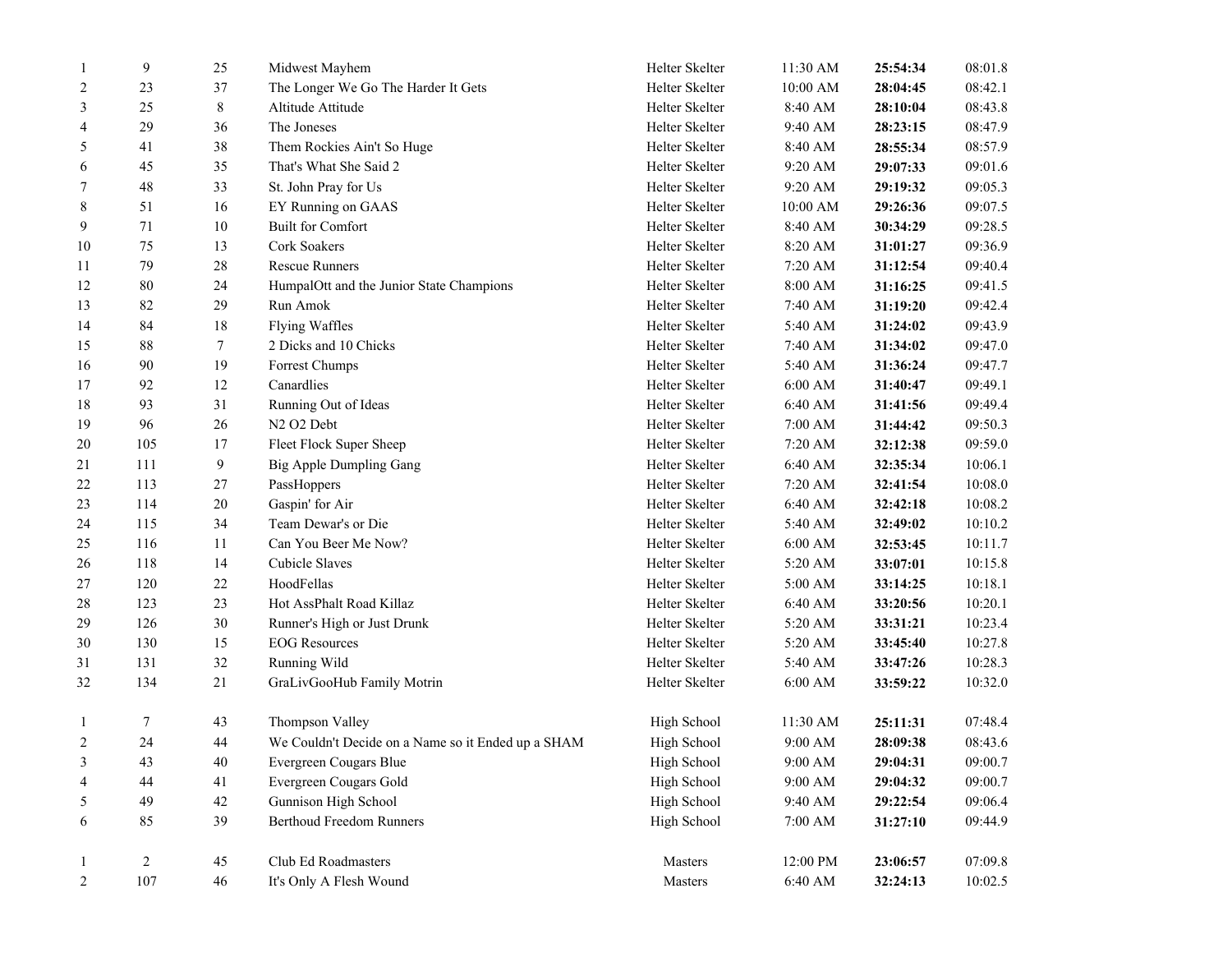| $\mathbf{1}$   | $\mathbf{1}$ | $\mathbf{1}$ | Colorado Elite                  | Men   | 12:00 PM           | 19:37:03 | 06:04.8 |
|----------------|--------------|--------------|---------------------------------|-------|--------------------|----------|---------|
| $\overline{2}$ | 15           | 49           | Norse Force                     | Men   | 10:30 AM           | 27:25:43 | 08:30.0 |
| 3              | 37           | 51           | Rubber Chickens                 | Men   | 9:20 AM            | 28:50:10 | 08:56.2 |
| 4              | $40\,$       | 48           | HP Hypoxic Phreaks              | Men   | 10:30 AM           | 28:53:29 | 08:57.2 |
| 5              | 60           | $47\,$       | Dirty Dozen                     | Men   | 8:20 AM            | 29:54:13 | 09:16.1 |
| 6              | 109          | 54           | The Pipelayers                  | Men   | 6:20 AM            | 32:25:30 | 10:02.9 |
| $\tau$         | 127          | 52           | Runnin Eagles, TFOSTF           | Men   | 5:40 AM            | 33:35:03 | 10:24.5 |
|                |              |              |                                 |       |                    |          |         |
| 1              | 5            | 58           | Ain't No Mountain High Enough   | Mixed | 11:00 AM           | 25:00:55 | 07:45.2 |
| $\sqrt{2}$     | 18           | 55           | 10 cm and Pushing               | Mixed | 10:00 AM           | 27:35:15 | 08:33.0 |
| $\mathfrak{Z}$ | 19           | 67           | I thought this was only a 5k    | Mixed | 9:40 AM            | 27:54:57 | 08:39.1 |
| $\overline{4}$ | $22\,$       | 64           | <b>GOT OXYGEN?</b>              | Mixed | 9:40 AM            | 27:59:11 | 08:40.4 |
| 5              | 32           | 66           | Half Fast                       | Mixed | 8:40 AM            | 28:35:50 | 08:51.8 |
| 6              | 35           | $75\,$       | Road Crack                      | Mixed | 6:40 AM            | 28:46:37 | 08:55.1 |
| 7              | 39           | $72\,$       | Pass Kickers                    | Mixed | 6:20 AM            | 28:53:28 | 08:57.2 |
| $\,$ 8 $\,$    | 50           | $77\,$       | Run5280                         | Mixed | 8:00 AM            | 29:26:02 | 09:07.3 |
| 9              | 53           | 74           | Rio Tinto Minerals              | Mixed | 9:40 AM            | 29:28:05 | 09:08.0 |
| 10             | 59           | 84           | Summit Up                       | Mixed | 5:20 AM            | 29:50:29 | 09:14.9 |
| 11             | 63           | 65           | <b>Greatful Treaders</b>        | Mixed | 7:00 AM            | 30:16:51 | 09:23.1 |
| 12             | 65           | 76           | Run Hard. Rest Hard. Repeat!    | Mixed | 7:40 AM            | 30:20:08 | 09:24.1 |
| 13             | $70\,$       | 86           | Team Two                        | Mixed | $9:00~\mathrm{AM}$ | 30:34:21 | 09:28.5 |
| 14             | $72\,$       | 80           | Shut It Down                    | Mixed | 8:40 AM            | 30:46:28 | 09:32.3 |
| 15             | 73           | 82           | <b>SRG</b> Inspired             | Mixed | 5:20 AM            | 30:50:42 | 09:33.6 |
| 16             | 74           | 79           | Sea Level is for Sissies        | Mixed | 6:00 AM            | 30:58:32 | 09:36.0 |
| 17             | $8\sqrt{1}$  | $70\,$       | On a Wing and a Prayer          | Mixed | $6:20$ AM          | 31:18:35 | 09:42.2 |
| 18             | 86           | 87           | The Wayward Winers              | Mixed | 8:40 AM            | 31:28:46 | 09:45.4 |
| 19             | 97           | 83           | Stormin' Mormons                | Mixed | 8:20 AM            | 31:50:31 | 09:52.1 |
| 20             | 98           | 60           | Dangerous Dozen                 | Mixed | 7:40 AM            | 31:51:50 | 09:52.5 |
| 21             | 100          | 68           | Just Passin Thru                | Mixed | 6:40 AM            | 31:53:17 | 09:53.0 |
| 22             | 101          | $78\,$       | Running on Empty                | Mixed | 7:20 AM            | 32:00:51 | 09:55.3 |
| 23             | 102          | 89           | Wii Not Fit                     | Mixed | 7:00 AM            | 32:02:26 | 09:55.8 |
| 24             | 104          | 73           | Philip's Phools                 | Mixed | 7:00 AM            | 32:07:27 | 09:57.4 |
| 25             | 108          | 56           | 24 Sore Feet and 12 Smiles      | Mixed | 6:40 AM            | 32:24:44 | 10:02.7 |
| 26             | 112          | 62           | Drinkers with a Running Problem | Mixed | 5:20 AM            | 32:38:45 | 10:07.1 |
| 27             | 117          | 90           | Worn Soles                      | Mixed | $6:20$ AM          | 32:55:09 | 10:12.1 |
| 28             | 121          | 61           | Deloitte International          | Mixed | 5:00 AM            | 33:15:19 | 10:18.4 |
| 29             | 122          | 71           | Pain in the Pass                | Mixed | 5:00 AM            | 33:15:34 | 10:18.5 |
| 30             | 124          | $88\,$       | Whistle Pigs                    | Mixed | 5:20 AM            | 33:21:52 | 10:20.4 |
| 31             | 128          | 59           | Car Ramrod                      | Mixed | 5:00 AM            | 33:40:50 | 10:26.3 |
| 32             | 132          | 81           | Sofa King                       | Mixed | $6:00$ AM          | 33:48:58 | 10:28.8 |
| 33             | 133          | 85           | Team Cowboy Endurance           | Mixed | 5:20 AM            | 33:51:07 | 10:29.5 |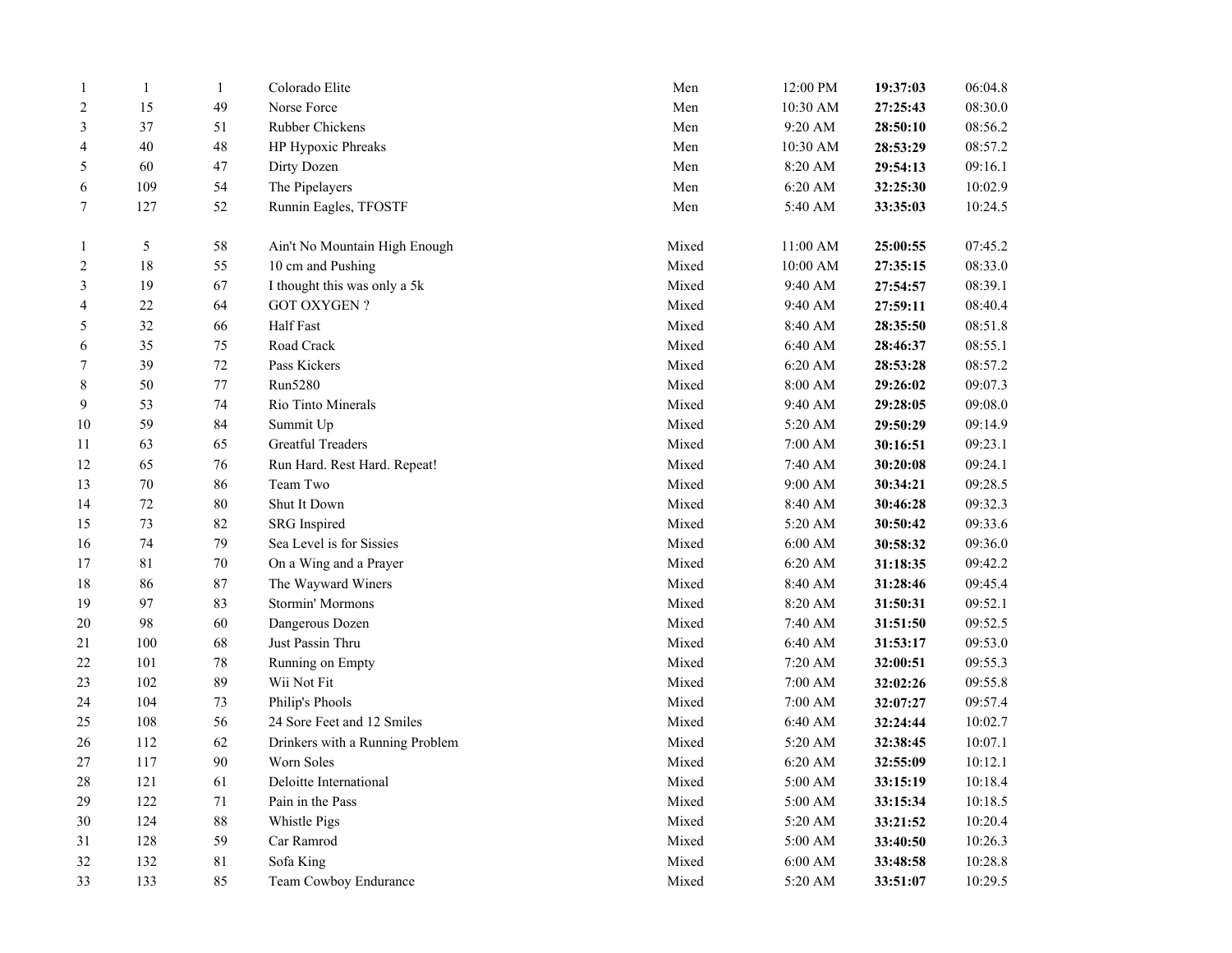| 34             | 136            | 63     | Fast Women & Bad Boys                 | Mixed                      | 5:00 AM             | 34:33:11 | 10:42.5 |
|----------------|----------------|--------|---------------------------------------|----------------------------|---------------------|----------|---------|
| 35             | 137            | 69     | NF Endurance Team                     | Mixed                      | 5:00 AM             | 34:46:30 | 10:46.6 |
| $\mathbf{1}$   | 4              | 108    | Run Run Raptors                       | Open                       | 12:00 PM            | 24:29:36 | 07:35.5 |
| $\overline{c}$ | 11             | 94     | Cougar Bait                           | Open                       | $10:00~\mathrm{AM}$ | 26:30:50 | 08:13.0 |
| 3              | 14             | 109    | Running up your pass                  | Open                       | 11:00 AM            | 27:18:52 | 08:27.9 |
| 4              | 20             | 97     | Foam Rollers                          | Open                       | 10:30 AM            | 27:55:40 | 08:39.3 |
| 5              | 26             | 93     | Colorado Army National Guard          | Open                       | 10:00 AM            | 28:13:15 | 08:44.8 |
| 6              | 33             | 107    | Queso Caliente                        | Open                       | 8:00 AM             | 28:39:03 | 08:52.8 |
| 7              | 36             | 100    | Here For the Beer                     | Open                       | 9:20 AM             | 28:48:04 | 08:55.6 |
| 8              | 42             | 96     | <b>Evergreen Pirates</b>              | Open                       | 9:00 AM             | 29:01:13 | 08:59.6 |
| 9              | 46             | 110    | Team Weld Sheriff                     | Open                       | 9:20 AM             | 29:16:09 | 09:04.3 |
| 10             | 47             | $50\,$ | Riverside Global Trotters             | Open                       | 9:40 AM             | 29:18:54 | 09:05.1 |
| 11             | 56             | 103    | Monkey Love                           | Open                       | 7:20 AM             | 29:35:55 | 09:10.4 |
| 12             | 57             | 102    | Kit Carson Cruisers                   | Open                       | 8:20 AM             | 29:37:27 | 09:10.9 |
| 13             | 64             | 91     | Bear Bait                             | Open                       | 8:20 AM             | 30:18:27 | 09:23.6 |
| 14             | 66             | 111    | <b>USAF Aggressors</b>                | Open                       | 8:00 AM             | 30:21:29 | 09:24.5 |
| 15             | 67             | 95     | Drug Runners                          | Open                       | 8:00 AM             | 30:28:27 | 09:26.7 |
| 16             | 69             | 98     | Fort Collins Rooster Miners           | Open                       | 9:00 AM             | 30:34:05 | 09:28.4 |
| 17             | 76             | 99     | Got Sole?                             | Open                       | 7:40 AM             | 31:02:33 | 09:37.2 |
| 18             | 83             | 106    | Motorboat                             | Open                       | 5:20 AM             | 31:21:08 | 09:43.0 |
| 19             | 87             | 92     | <b>COLA Crew</b>                      | Open                       | 7:40 AM             | 31:32:41 | 09:46.6 |
| 20             | 91             | 57     | A Tension Deficit                     | Open                       | 8:40 AM             | 31:40:38 | 09:49.0 |
| 21             | 95             | 101    | Kiss My Pass                          | Open                       | 6:00 AM             | 31:43:52 | 09:50.0 |
| 22             | 125            | 105    | Motley Crew                           | Open                       | 6:20 AM             | 33:31:03 | 10:23.3 |
| 23             | 129            | 104    | More Monkey Love                      | Open                       | 7:20 AM             | 33:43:13 | 10:27.0 |
| 24             | 135            | 112    | We Race the Reaper                    | Open                       | 5:40 AM             | 34:00:34 | 10:32.4 |
| $\mathbf{1}$   | 21             | 121    | <b>FOCKERS</b>                        | Ultra 6x6 - Flatlanders    | 10:30 AM            | 27:55:55 | 08:39.4 |
| $\mathbf{1}$   | 138            | 122    | It Is What It Is                      | Ultra 6x6 - Helter Skelter | 5:00 AM             | 34:52:13 | 10:48.4 |
| $\mathbf{1}$   | $\mathfrak{Z}$ | 124    | Phat Men Running                      | Ultra 6x6 - Mens           | 11:30 AM            | 23:30:55 | 07:17.3 |
| 2              | 12             | 126    | The Equine Project                    | Ultra 6x6 - Mens           | 9:20 AM             | 26:52:41 | 08:19.8 |
| 3              | $28\,$         | 123    | Colorado Physical Therapy Specialists | Ultra 6x6 - Mens           | 7:40 AM             | 28:17:15 | 08:46.0 |
| 4              | $30\,$         | 125    | Taking It To Steamboat                | Ultra 6x6 - Mens           | 10:30 AM            | 28:29:07 | 08:49.7 |
| 5              | 34             | 127    | The Judge and Five Clowns             | Ultra 6x6 - Mens           | $8:00~\mathrm{AM}$  | 28:44:45 | 08:54.5 |
| 6              | 58             | 128    | The Most Interesting Men in Denver    | Ultra 6x6 - Mens           | 7:20 AM             | 29:40:40 | 09:11.9 |
| $\mathbf{1}$   | $38\,$         | 131    | modMarket                             | Ultra 6x6 - Mixed          | 10:30 AM            | 28:51:13 | 08:56.5 |
| 2              | 52             | 133    | Sole Train                            | Ultra 6x6 - Mixed          | 7:40 AM             | 29:27:53 | 09:07.9 |
| 3              | 55             | 132    | Scrunchnbutt                          | Ultra 6x6 - Mixed          | 9:00 AM             | 29:35:48 | 09:10.4 |